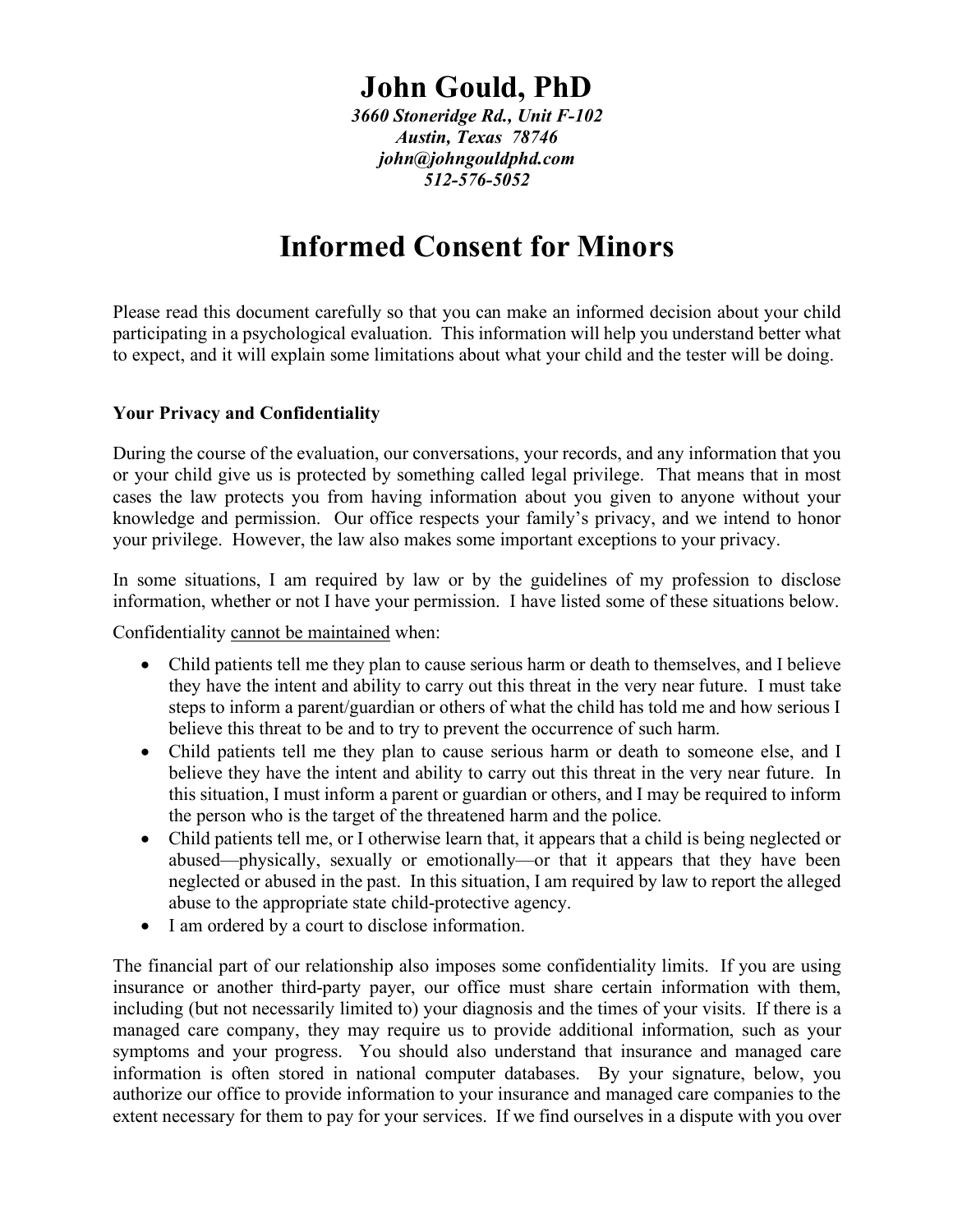John Gould, PhD Informed Consent Page 2

billing, our office may provide a collection service any information necessary to clarify and to collect an outstanding balance.

## **The Testing Process**

Generally, the psychological evaluation will involve three sessions—a collateral interview with parents/legal guardians, testing the child, and feedback. Testing sessions can be long and even extend across multiple days. The psychological evaluation may include: a review of previous records; direct, face-to-face contact; clinical interviews; additional information from your school/employer (with written permission); as well as formal testing. These services will also include the psychologist's time for the reading of records, interpretation of the test results, writing of the report, and any other activities to support these services. Scoring, analyzing, and writing a report based on testing typically takes a few weeks, at which point the parents will be contacted for their third session. Feedback may involve only the parents/legal guardians or also include the child based on the patient and results.

Our office specializes in comprehensive psychological evaluations that include a wide range of areas, including cognitive abilities, academic achievement, personality assessment, and emotional functioning, depending on the questions to be addressed. If we believe that your child's condition requires knowledge that we do not have, we may refer you for a consultation with someone with specific training or experience. We will discuss any such referral with you before we act.

During the evaluation, you may be invited to participate in research studies. Your decision of whether or not to participate will not affect your treatment here or your relations with Dr. Gould in any way. However, by signing this form, you are agreeing to allow use of the data from your assessment for research purposes (i.e., papers, conference presentations, etc.), provided that all identifying information is removed.

## **Telemental Health**

In light of the social distancing measures in place due to COVID-19, Telemental Health sessions are available and encouraged for all appointments. The virtual sessions will take place through a HIPAA compliant platform. In order to take advantage of this service, the family must have access to a camera on a computer or smartphone, an Internet connection, and a secluded and quiet space for the session. All parties involved must agree not to record the session. Additionally, any testing material sent to you may not be copied, reproduced, or published. That being said, by the nature of these virtual visits, your child's confidentiality may be more at-risk than it would in an in-person visit. I may also ask to establish a Safety Plan with the parent prior to the appointment in the case of an emergency. This could include the information of an emergency contact and the hospital nearest you. If I feel that Telemental Health is not in your child's best interest, I reserve the right to suspend virtual visits. Finally, we will verify whether your insurance carrier covers Telemental Health and let you know prior to the session. If your insurance carrier does not cover virtual visits, you may choose to pay for them privately.